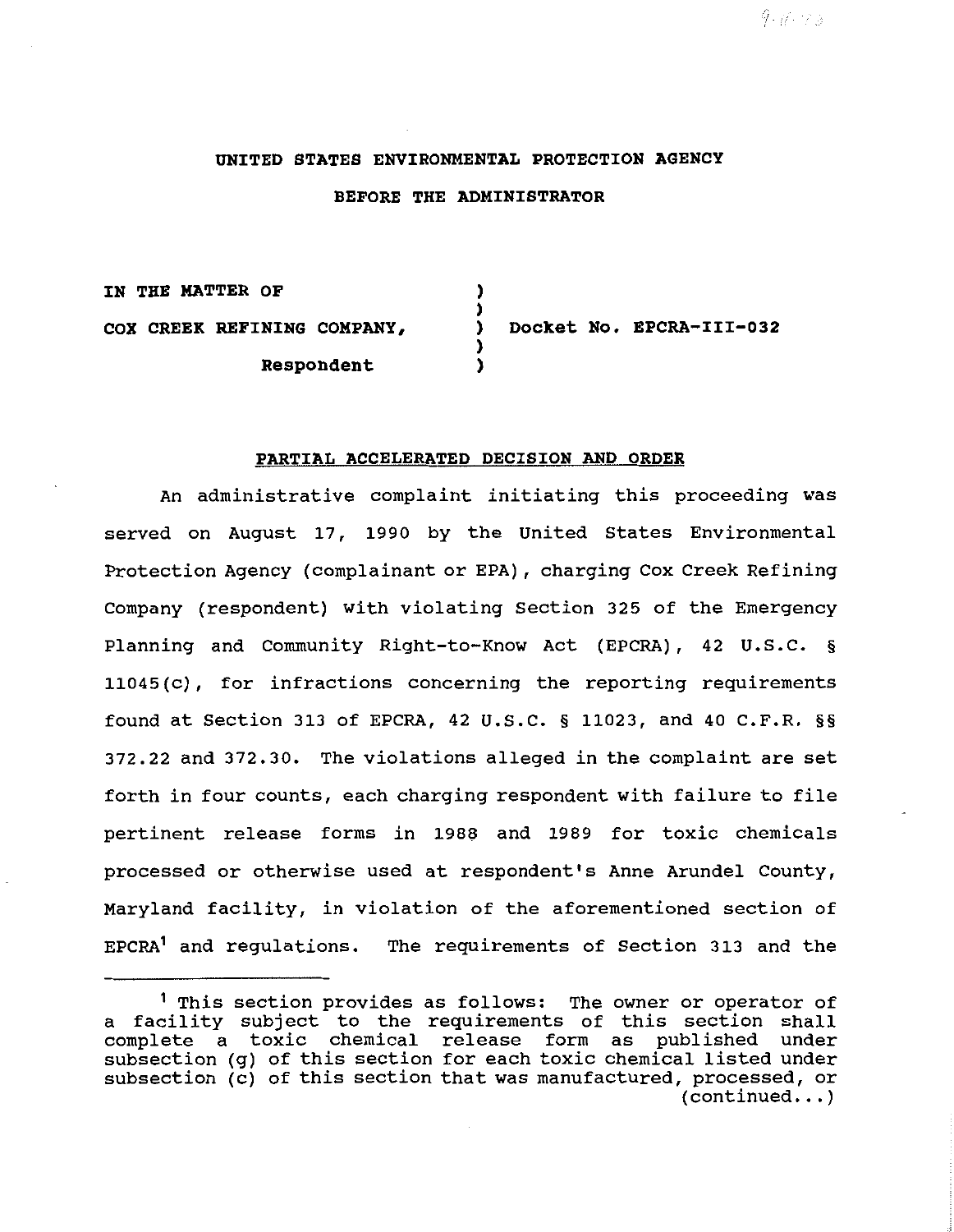regulations apply to owners and operators of facilities that have ten (10) or more full-time employees and that are in Standard Industrial Classification Codes (SIC) 20 through 39 and that manufactured, processed, or otherwise used a toxic chemical listed in the statute *in* excess of the quantity of that toxic chemical established during the calendar year for which a release form is required.

The complaint alleged that respondent was the owner or operator of a facility that had 10 or more full-time employees in 1987 and 1988 and that respondent in these years had a SIC between 2000 and 3999.

In Count I, respondent is alleged to have processed more than 75,000 pounds of copper during the calendar year 1987. Count II alleged that respondent processed more than 50,000 pounds of copper in calendar year 1988. Count III and Count IV alleged that respondent otherwise used more than 10,000 pounds of sulfuric acid and otherwise used more than 10,000 pounds of trichloroethane *in*  calendar year 1988. The complaint proposes a total penalty of \$92,000.

Each count also alleged that respondent exceeded the threshold quantity for a toxic chemical processed or otherwise used, that

 $($ ...continued)

otherwise used in quantities exceeding the toxic chemical threshold quantity established by subsection (f) of this section during the preceding calendar year at such facility. Such form shall be submitted to the Administrator and to an official or officials of the State designated by the Governor on or before July 1, 1988, and annually thereafater on July 1 and shall contain data reflecting releases during the preceding calendar year.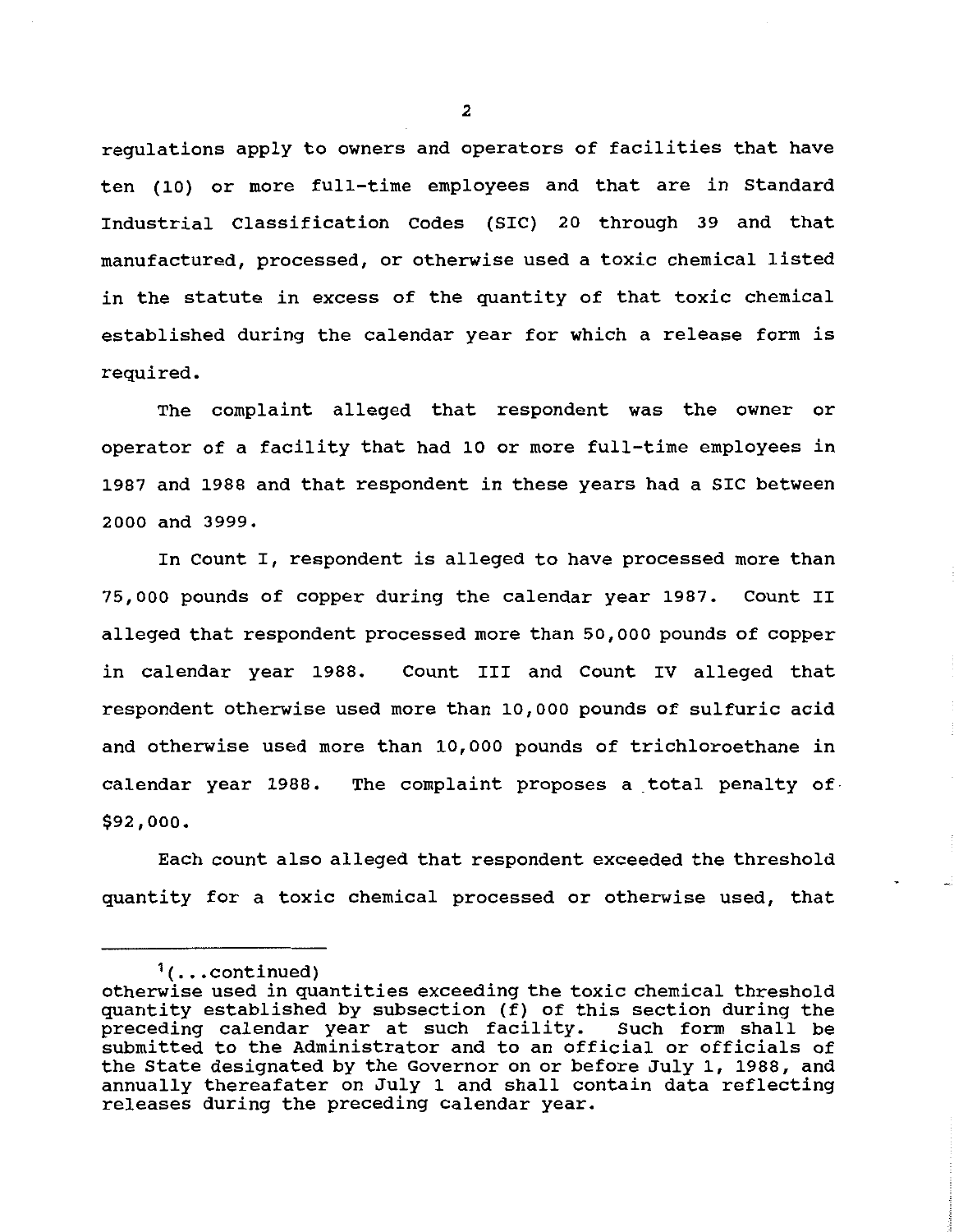respondent did not submit a completed toxic chemical release form for each chemical processed or otherwise used in excess of the threshold quantity. The complainant alleges that respondent's failure to submit the form by the due date violates Section 313. Respondent, in its answer to original complaint, served September 10, 1990, admits that it operated a refining facility at Fort Smallwood and Kembo Roads in Anne Arundel County, Maryland, nor does it dispute that it operated this facility during 1987 and 1988, the calendar years in question. Respondent also admits that it had 10 or more full-time employees during a portion of 1987 and during 1988, and that the facility had a SIC of 3341 in 1987 and 1988, which falls between 2000 and 3999.

Respondent does not deny that it otherwise used more than 10,000 pounds of sulfuric acid and more than 10,000 pounds of trichloroethane in calendar year 1988, both toxic chemicals as defined by 40 C.F.R. § 372.3 and listed in 40 C.F.R. 372.65. (Answer to original complaint at 2) In its answer, respondent denied that it manufactured more than 75,000 pounds of copper in 1987 and more than 50,000 pounds of copper in 1988. On February 21, 1992, complainant's motion amending the complaint to allege process as opposed to manufacturing of a toxic chemical in 1987 and 1988 was granted. However, respondent did not respond to the amended complaint, served January 16, 1992, which alleged that respondent processed, not manufactured, more than 75,000 pounds of copper in 1987 and more than 50,000 pounds of copper in 1988. Nor did it dispute that it processed more than the threshold quantity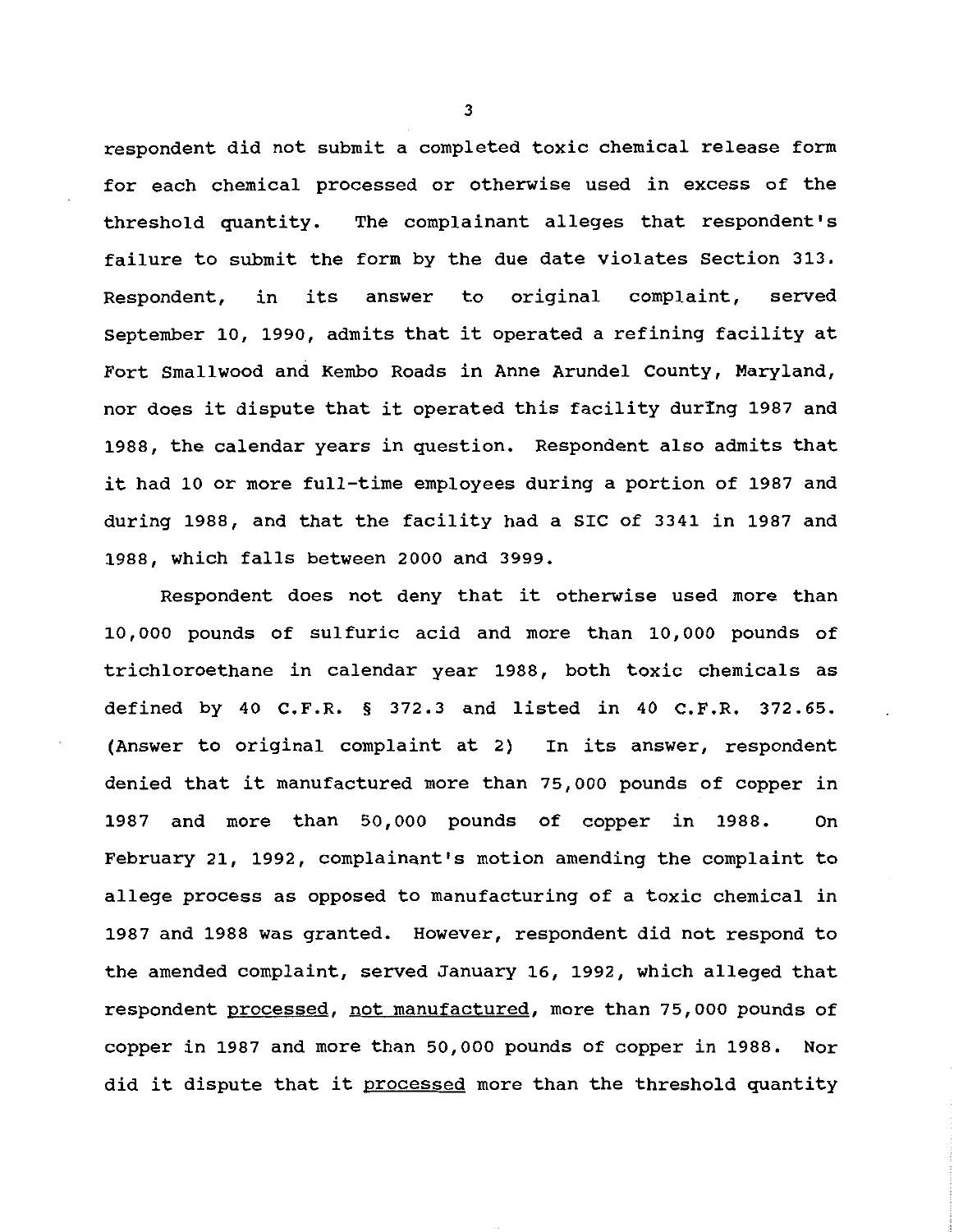and that Form Rs should have been filed for copper in 1987 and 1988. The failure of respondent to admit, deny, or explain any material factual allegation in the amended complaint, as here where respondent did not answer the amended complaint, is an admission of the allegations. 40 C.F.R. § 22.15(d). To be observed also is that respondent states in its prehearing exchange that it "is contesting the appropriateness of the penalty proposed in the complaint." This is a clear implication that the liability question is unchallenged.

Section 313(f) of EPCRA establishes the threshold amounts for reporting. For the calendar year 1987, the threshold for reporting toxic chemicals (1) used at a facility was 10,000 pounds, (2) processed at a facility was 50,000 pounds. For the calendar year 1988, the threshold for reporting toxic chemicals (1) processed at a facility was 75,000 pounds. As stated above, respondent does not deny that it used or processed these chemicals in excess of the reportable quantities for calendar years 1987 and 1988. (Answer to original complaint at 2)

Respondent admits that it did not complete and submit the required Form Rs for sulfuric acid and trichloroethane by July 1, 1989, as required, to EPA and the state of Maryland, consistent with Section 313(a) of EPCRA. (Answer to original complaint at 2) Respondent also admitted, by failure to respond to the amended complaint, that it did not complete and submit the required Form Rs for copper by July 1, 1988 for calendar year 1987 and by July 1, 1989 for calendar year 1988.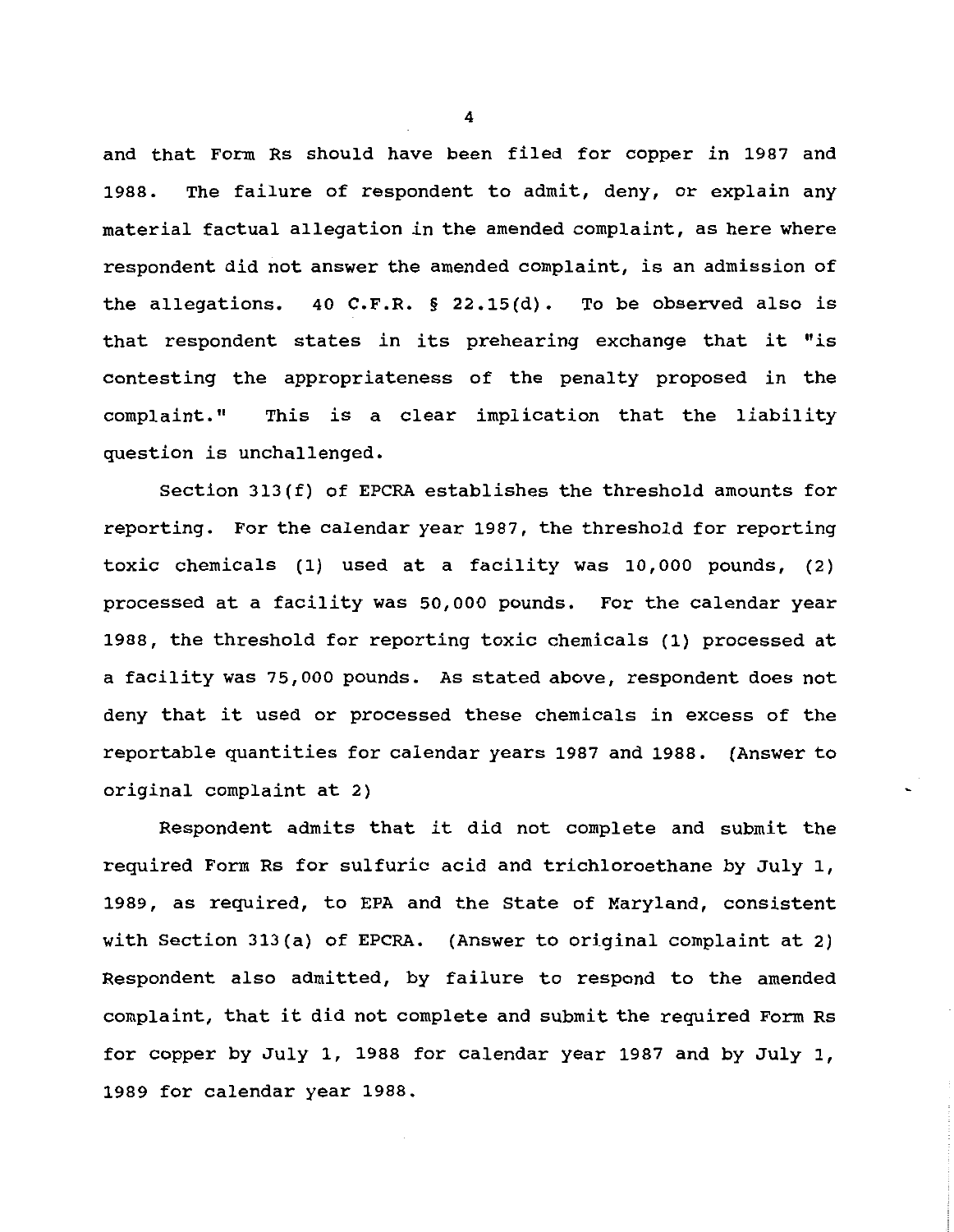On May 1, 1992, complainant moved, pursuant to 40 C.F.R. § 22.20(a), for an accelerated decision on both the liability and penalty issues with regard to all four counts of the complaint, on grounds that no genuine issue of material fact exists with respect to liability on any of the four counts or with respect to the penalty.<sup>2</sup> Respondent submitted a response to the motion on May 18, 1992.

On the issue of liability, respondent, either in its answer to the original complaint, its response to the motion for accelerated decision, or its failure to respond to the amended complaint, essentially admits all of the factual allegations of the complaint. Further, an examination of the pleadings fails to show that a "genuine issue of material fact" exists in this matter on the issue of liability so as to preclude an accelerated decision, pursuant to 40 C.F.R. § 22.20.

Even when a statute mandates a hearing, neither that statute, due process nor the Administrative Procedure Act<sup>3</sup> require an agency to conduct a meaningless evidentiary hearing when the facts are undisputed. United States v. Cheramie Bo-Truc #5. Inc., 538 F.2d 696, 698 (5th Cir. 1976). This principle is incorporated in 40 C.F.R. § 22.20, which allows accelerated decisions if there are

 $35 \text{ U.S.C. }$  \$ 500 et seq.

<sup>2 40</sup> C.F.R. § 22.20(a) provides that the Presiding Officer may grant an accelerated decision at any time, without further hearing or upon such limited additional evidence, such as affidavits, as he may require if no genuine issue of material fact exists and a party is entitled to judgment as a matter of law, as to all or any part of the proceeding.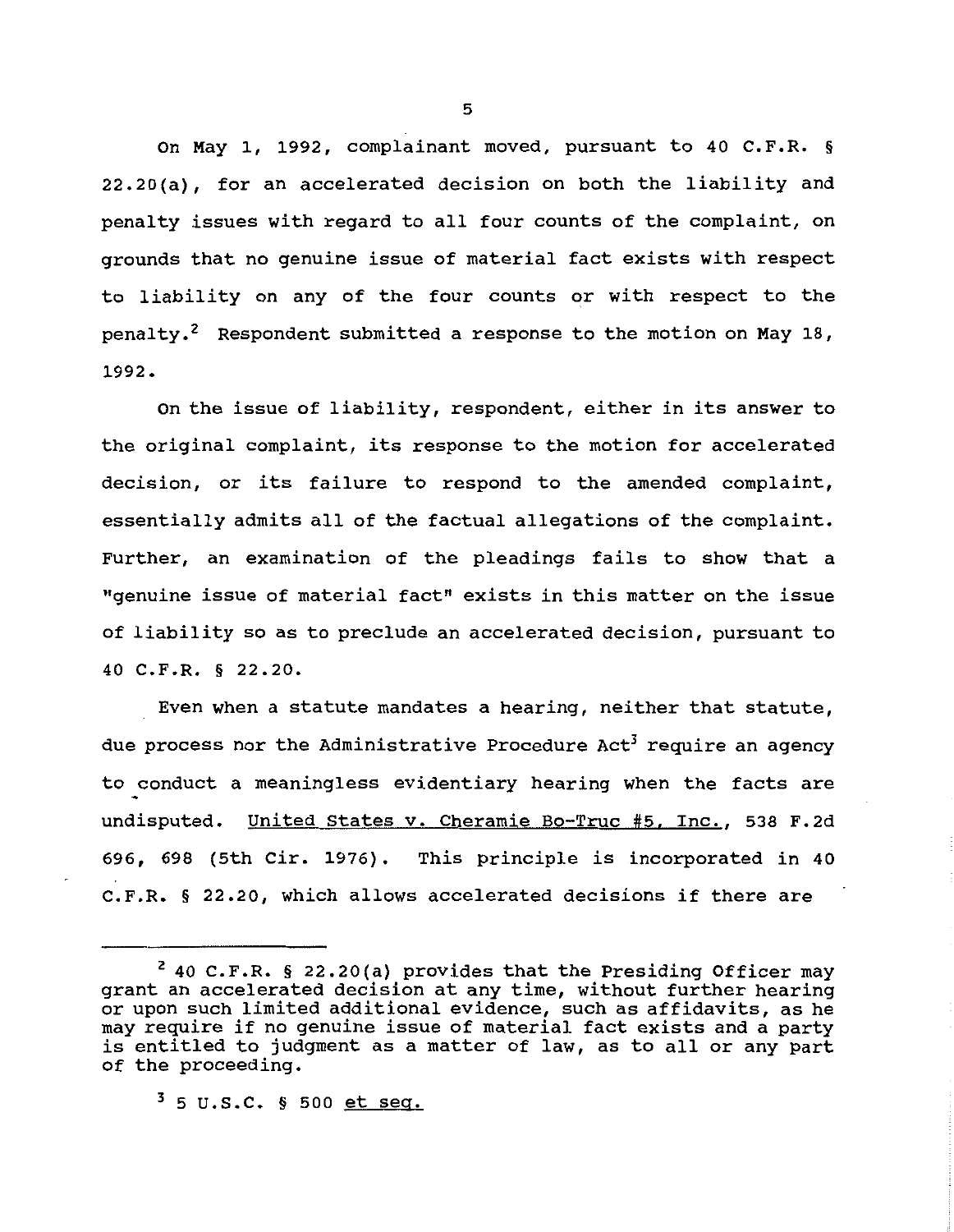no genuine issues of material fact and the moving party is entitled to judgment as a matter of law.

In responding to complainant's motion, respondents had the opportunity to establish their entitlement to a hearing by demonstrating an issue of material fact. It failed to present any evidence demonstrating a factual issue as to any of the allegations in the amended complaint.

It is concluded that respondent has violated Section 313 of the EPCRA, 33 u.s.c. § 11023, as enumerated in the four counts of the complaint, by failing to file the required toxic chemical release forms by the required deadlines. In reaching this conclusion, and in the event this matter is not settled, respondent is assured that it will have "its day in court" on what is an appropriate penalty to be assessed in this matter.

## IT IS ORDERED that:

1. Complainant's motion for an accelerated decision be GRANTED concerning liability on all four counts of the complaint.

2. Complainant's motion for an accelerated decision on the question of penalty be DENIED.

3. The parties continue to engage in good faith settlement negotiations concerning the amount of penalty in this matter.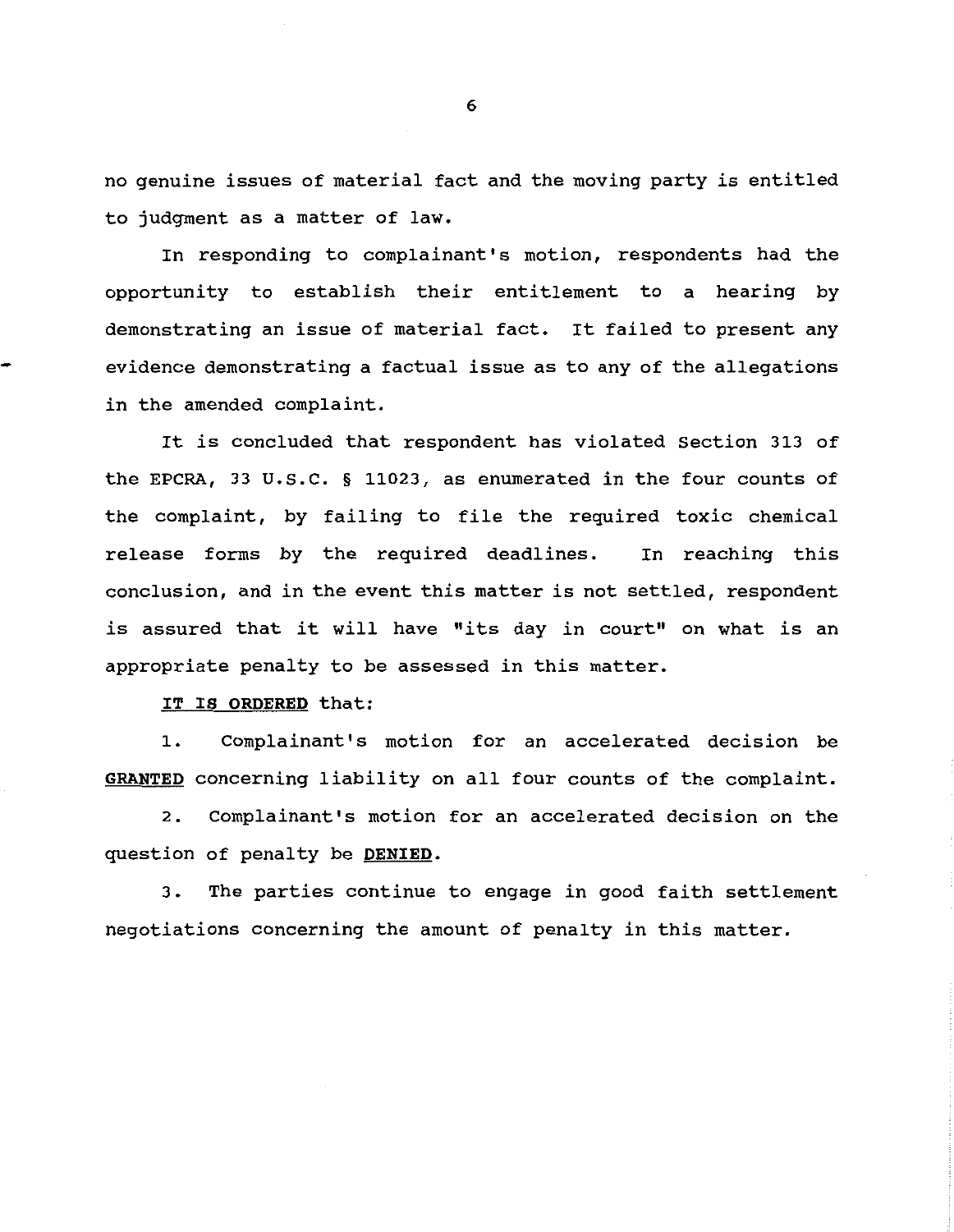4. Complainant submit a status report to the undersigned no later than 30 days from the service date of this partial accelerated decision and each month thereafter until a consent agreement is executed or a hearing date is set concerning the penalty issue.

 $\sim$   $\sim$   $\sim$ and the first page of the contract of the contract of the contract of the contract of the contract of the contract of the contract of the contract of the contract of the contract of the contract of the contract of the cont

Frank W. Vanderheyden Administrative Law Judge

Dated